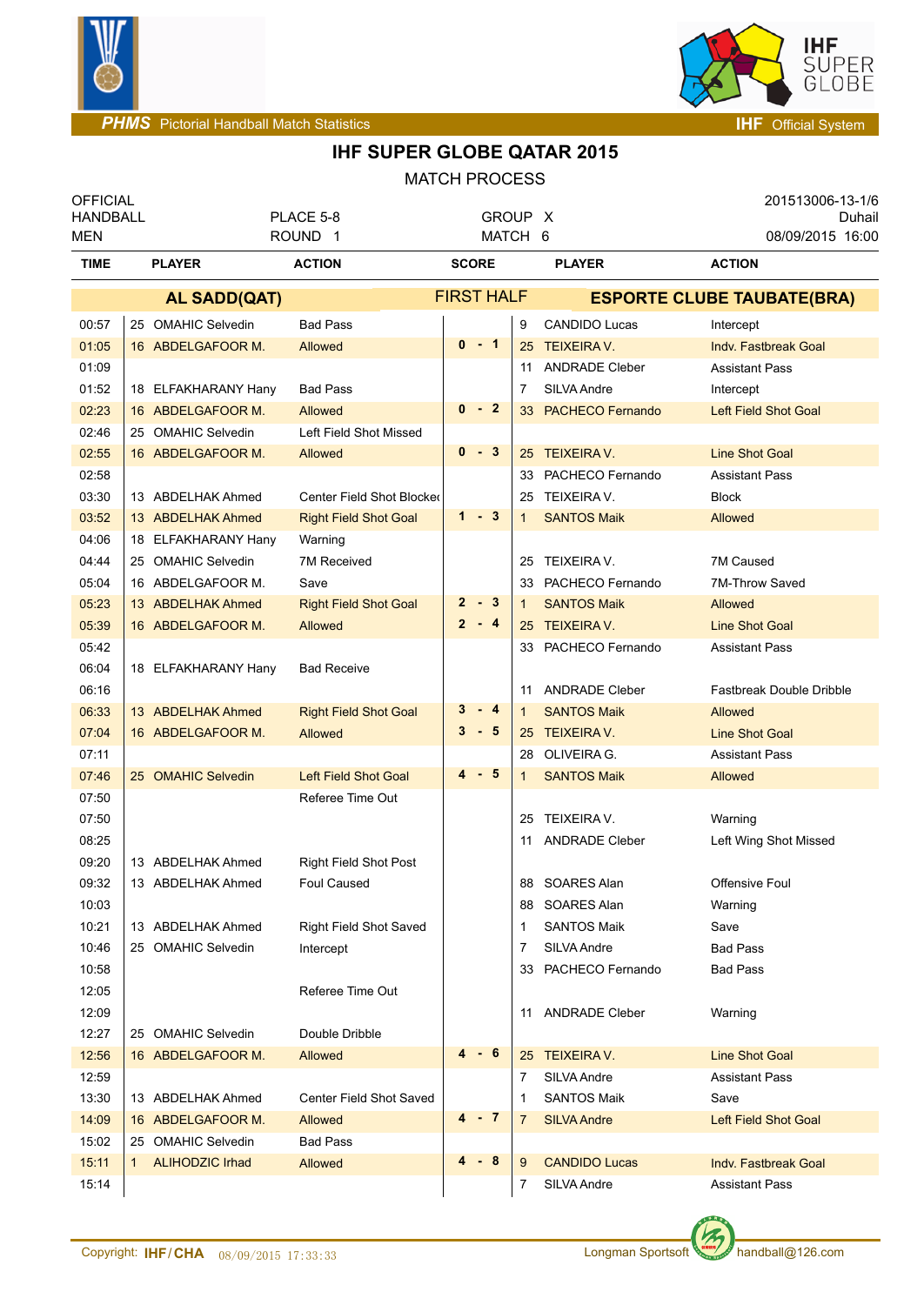



| <b>OFFICIAL</b><br><b>HANDBALL</b><br><b>MEN</b> |                                          | PLACE 5-8<br>ROUND <sub>1</sub>  |                   |                | GROUP X<br>MATCH 6                   | 201513006-13-2/6<br>Duhail<br>08/09/2015 16:00 |  |
|--------------------------------------------------|------------------------------------------|----------------------------------|-------------------|----------------|--------------------------------------|------------------------------------------------|--|
| <b>TIME</b>                                      | <b>PLAYER</b>                            | <b>ACTION</b>                    | <b>SCORE</b>      |                | <b>PLAYER</b>                        | <b>ACTION</b>                                  |  |
|                                                  | <b>AL SADD(QAT)</b>                      |                                  | <b>FIRST HALF</b> |                |                                      | <b>ESPORTE CLUBE TAUBATE(BRA)</b>              |  |
| 15:48                                            | 15 ALBISHI Fahad                         | <b>Bad Pass</b>                  |                   |                |                                      |                                                |  |
| 15:50                                            | <b>ALIHODZIC Irhad</b><br>$\mathbf{1}$   | Allowed                          | $4 - 9$           | 9              | <b>CANDIDO Lucas</b>                 | Indv. Fastbreak Goal                           |  |
| 15:51                                            |                                          |                                  |                   | 33             | PACHECO Fernando                     | <b>Assistant Pass</b>                          |  |
| 15:54                                            |                                          | Team Time Out                    |                   |                |                                      |                                                |  |
| 16:05                                            | 44 ALGHAMDI Abdulla                      | Double Dribble                   |                   |                |                                      |                                                |  |
| 16:19                                            | 13 ABDELHAK Ahmed                        | Warning                          |                   |                |                                      |                                                |  |
| 16:40                                            | 13 ABDELHAK Ahmed                        | Intercept                        |                   | 7              | SILVA Andre                          | <b>Bad Pass</b>                                |  |
| 16:50                                            |                                          | Referee Time Out                 |                   |                |                                      |                                                |  |
| 16:50                                            | 15 ALBISHI Fahad                         | 7M Caused                        |                   | 28             | OLIVEIRA G.                          | 7M Received                                    |  |
| 16:50                                            |                                          |                                  |                   | 28             | OLIVEIRA G.                          | Suspension                                     |  |
| 16:56                                            | 13 ABDELHAK Ahmed                        | <b>7M-Throw Goal</b>             | 5<br>- 9          | $\mathbf{1}$   | <b>SANTOS Maik</b>                   | <b>Allowed</b>                                 |  |
| 17:34                                            | <b>ALIHODZIC Irhad</b>                   | <b>Allowed</b>                   | $5 - 10$          | $\overline{2}$ | <b>SOARES Andre</b>                  | Left Field Shot Goal                           |  |
| 18:10                                            | 13 ABDELHAK Ahmed                        | <b>Right Field Shot Missed</b>   |                   |                |                                      |                                                |  |
| 18:49                                            |                                          |                                  |                   |                |                                      | Team Time Out                                  |  |
| 19:15                                            | 44 ALGHAMDI Abdulla                      | Warning                          |                   |                |                                      |                                                |  |
| 19:27                                            |                                          | Referee Time Out                 |                   |                |                                      |                                                |  |
| 19:27                                            | 13 ABDELHAK Ahmed                        | Suspension                       |                   |                |                                      |                                                |  |
| 19:48                                            | <b>ALIHODZIC Irhad</b>                   | <b>Allowed</b>                   | $5 - 11$          |                | 19 LAGO Diego                        | <b>Right Wing Shot Goal</b>                    |  |
| 19:53                                            |                                          |                                  |                   | 7              | SILVA Andre                          | <b>Assistant Pass</b>                          |  |
| 20:09                                            |                                          | Referee Time Out                 |                   |                |                                      |                                                |  |
| 20:31                                            | 25 OMAHIC Selvedin                       | <b>Bad Pass</b>                  |                   |                |                                      |                                                |  |
| 20:40                                            | <b>ALIHODZIC Irhad</b>                   | Allowed                          | $5 - 12$          | 17             | <b>RIBEIRO Andre</b>                 | <b>Team Fastbreak Goal</b>                     |  |
| 20:43                                            |                                          |                                  |                   |                | 88 SOARES Alan                       | <b>Assistant Pass</b>                          |  |
| 21:05                                            |                                          | Referee Time Out                 |                   |                |                                      |                                                |  |
| 21:05                                            |                                          |                                  |                   | 11             | <b>ANDRADE Cleber</b>                | Suspension                                     |  |
| 21:27                                            | 18 ELFAKHARANY Hany<br>1 ALIHODZIC Irhad | Left Field Shot Saved<br>Allowed | 5<br>$-13$        | 1              | <b>SANTOS Maik</b><br>88 SOARES Alan | Save<br>Indy. Fastbreak Goal                   |  |
| 21:35<br>21:39                                   |                                          |                                  |                   |                | 33 PACHECO Fernando                  | <b>Assistant Pass</b>                          |  |
| 21:40                                            |                                          | Referee Time Out                 |                   |                |                                      |                                                |  |
| 22:14                                            | 96 EBAID Ebrahim                         | <b>Breakthrough Goal</b>         | $6 - 13$          | $\mathbf{1}$   | <b>SANTOS Maik</b>                   | Allowed                                        |  |
| 22:40                                            |                                          | Referee Time Out                 |                   |                |                                      |                                                |  |
| 23:06                                            | 39 AHMED Nour                            | Intercept                        |                   |                | 19 LAGO Diego                        | <b>Bad Pass</b>                                |  |
| 23:11                                            | 96 EBAID Ebrahim                         | 7M Caused                        |                   | 2              | <b>SOARES Andre</b>                  | <b>7M Received</b>                             |  |
| 23:16                                            |                                          | Referee Time Out                 |                   |                |                                      |                                                |  |
| 23:21                                            | 13 ABDELHAK Ahmed                        | <b>7M-Throw Goal</b>             | $7 - 13$          | 81             | <b>NASCIMENTO Luiz</b>               | Allowed                                        |  |
| 24:07                                            |                                          |                                  |                   | 7              | SILVA Andre                          | <b>Bad Pass</b>                                |  |
| 24:51                                            | 15 ALBISHI Fahad                         | <b>Right Wing Shot Goal</b>      | 8<br>$-13$        | $\overline{1}$ | <b>SANTOS Maik</b>                   | Allowed                                        |  |
| 25:07                                            | <b>ALIHODZIC Irhad</b>                   | <b>Allowed</b>                   | 8<br>$-14$        |                | 28 OLIVEIRA G.                       | Left Field Shot Goal                           |  |
| 25:57                                            | 96 EBAID Ebrahim                         | <b>Center Field Shot Goal</b>    | 9 - 14            | $\mathbf{1}$   | <b>SANTOS Maik</b>                   | Allowed                                        |  |
| 26:00                                            |                                          | Referee Time Out                 |                   |                |                                      |                                                |  |
| 26:39                                            | <b>ALIHODZIC Irhad</b>                   | Allowed                          | $9 - 15$          | $\overline{2}$ | <b>SOARES Andre</b>                  | Left Wing Shot Goal                            |  |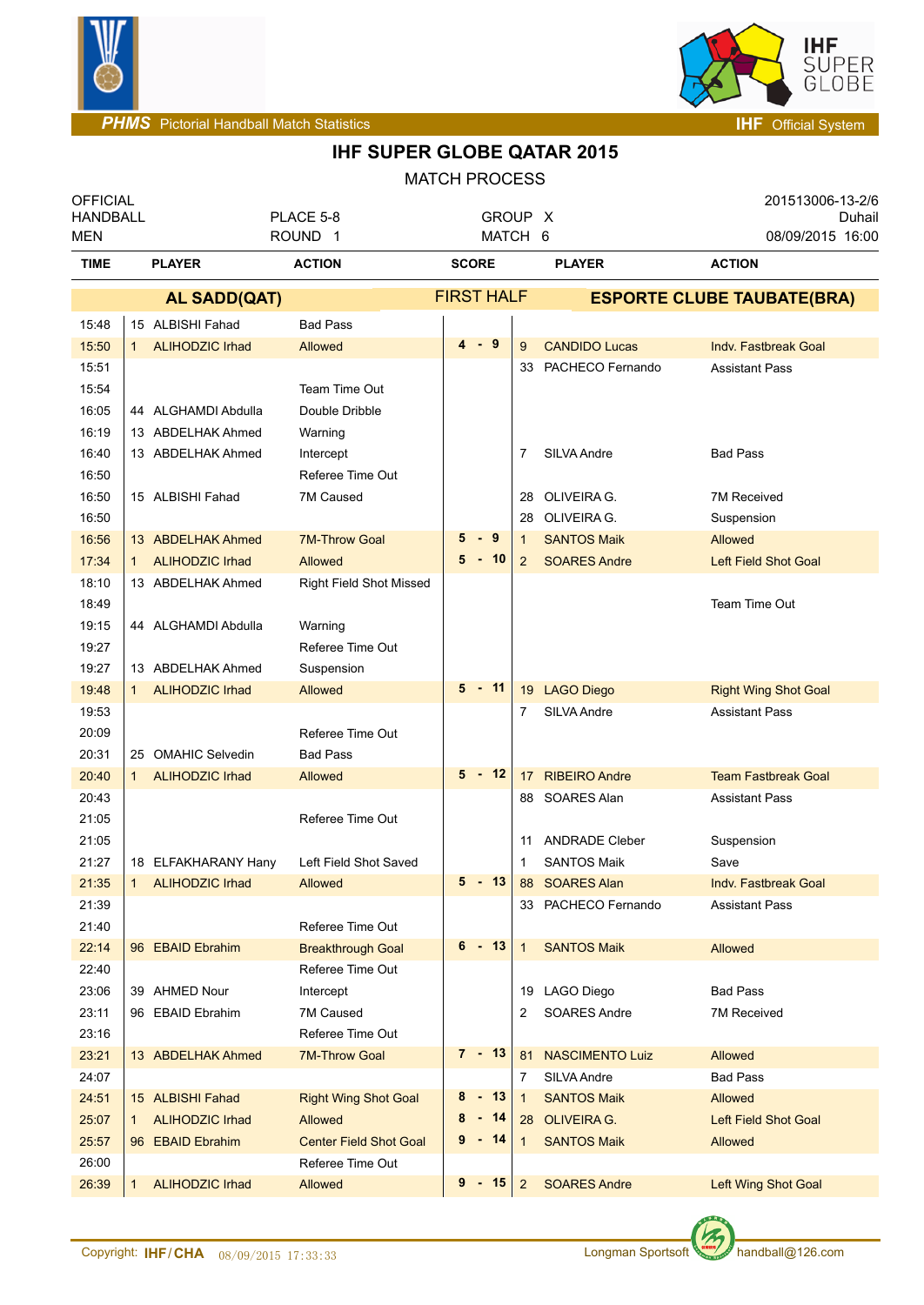



| <b>OFFICIAL</b> |                                          |                               |                   |    |                      | 201513006-13-3/6                  |        |
|-----------------|------------------------------------------|-------------------------------|-------------------|----|----------------------|-----------------------------------|--------|
| HANDBALL        |                                          | PLACE 5-8                     | GROUP X           |    |                      |                                   | Duhail |
| MEN             |                                          | ROUND <sub>1</sub>            | MATCH 6           |    |                      | 08/09/2015 16:00                  |        |
| <b>TIME</b>     | <b>PLAYER</b>                            | <b>ACTION</b>                 | <b>SCORE</b>      |    | <b>PLAYER</b>        | <b>ACTION</b>                     |        |
|                 | <b>AL SADD(QAT)</b>                      |                               | <b>FIRST HALF</b> |    |                      | <b>ESPORTE CLUBE TAUBATE(BRA)</b> |        |
| 26:41           |                                          |                               |                   |    | 28 OLIVEIRA G.       | <b>Assistant Pass</b>             |        |
| 27:08           | ABDELHAK Ahmed<br>13                     | <b>Bad Pass</b>               |                   | 88 | SOARES Alan          | Intercept                         |        |
| 28:16           |                                          |                               |                   | 2  | <b>SOARES Andre</b>  | Left Wing Shot Missed             |        |
| 28:57           | <b>ABDELHAK Ahmed</b><br>13 <sup>1</sup> | <b>Center Field Shot Goal</b> | $10 - 15$         |    | <b>SANTOS Maik</b>   | <b>Allowed</b>                    |        |
| 29:38           |                                          |                               |                   | 8  | <b>BOMFIM Daniel</b> | <b>Right Field Shot Post</b>      |        |
| 29:58           | ALBISHI Fahad<br>15                      | 7M Caused                     |                   |    | <b>RIBEIRO Andre</b> | 7M Received                       |        |
| 30:00           | OPOLCER Goran<br>4                       | Warning                       |                   |    |                      |                                   |        |
| 30:00           | <b>ABDELHAK Ahmed</b><br>13              | <b>7M-Throw Goal</b>          | $11 - 15$         |    | <b>SANTOS Maik</b>   | Allowed                           |        |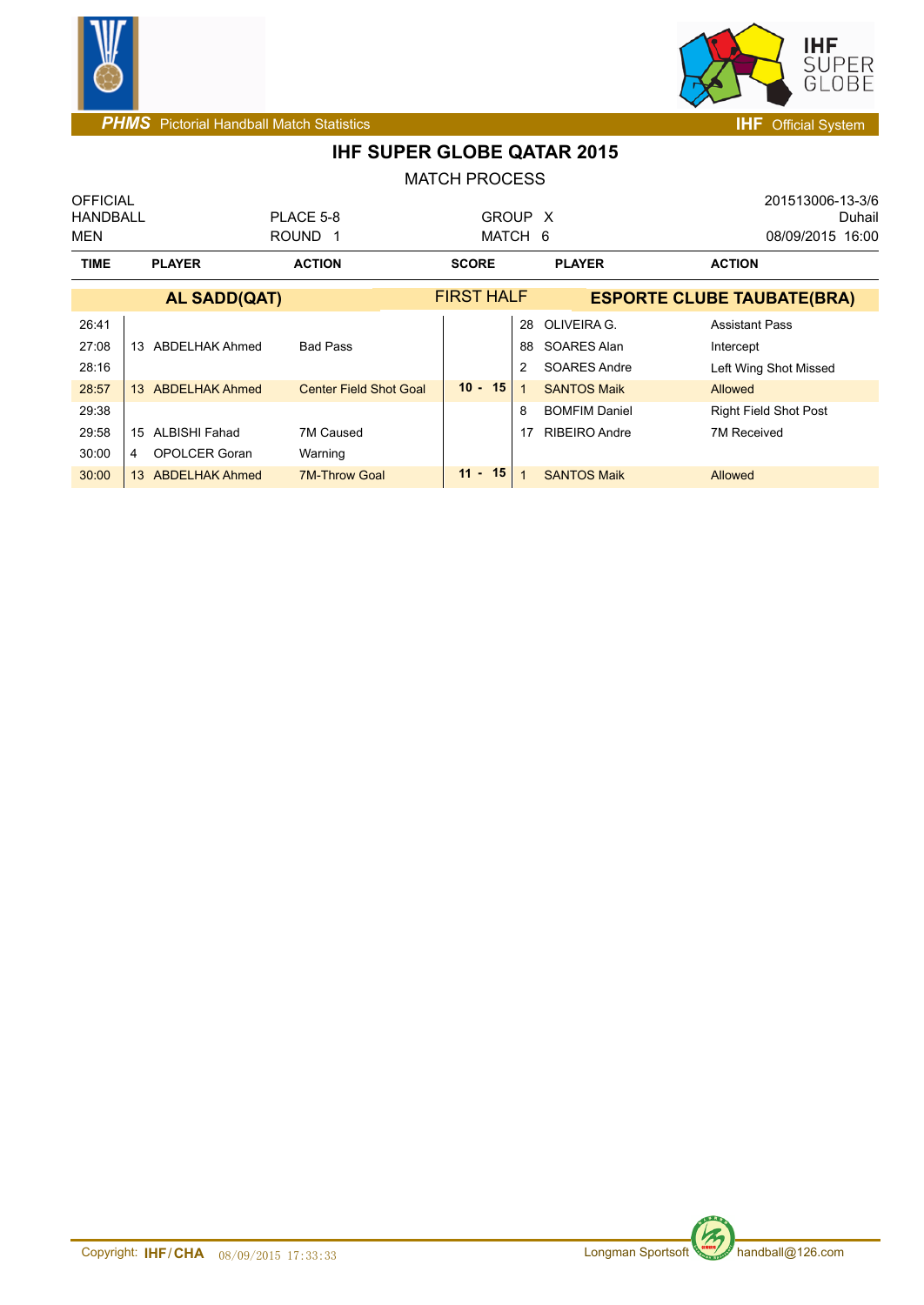



| <b>OFFICIAL</b><br><b>HANDBALL</b> |                                          | PLACE 5-8                           | GROUP X                 |    |                        | 201513006-13-4/6<br>Duhail                   |
|------------------------------------|------------------------------------------|-------------------------------------|-------------------------|----|------------------------|----------------------------------------------|
| MEN<br><b>TIME</b>                 | <b>PLAYER</b>                            | ROUND <sub>1</sub><br><b>ACTION</b> | MATCH 6<br><b>SCORE</b> |    | <b>PLAYER</b>          | 08/09/2015 16:00<br><b>ACTION</b>            |
|                                    | <b>AL SADD(QAT)</b>                      |                                     | <b>SECOND HALF</b>      |    |                        | <b>ESPORTE CLUBE TAUBATE(BRA)</b>            |
|                                    |                                          |                                     |                         |    | 28 OLIVEIRA G.         | Left Field Shot Missed                       |
| 00:22                              |                                          |                                     | $12 - 15$               |    |                        |                                              |
| 01:06                              | 96 EBAID Ebrahim                         | <b>Breakthrough Goal</b>            |                         |    | 81 NASCIMENTO Luiz     | Allowed                                      |
| 01:09                              |                                          | Referee Time Out                    |                         |    |                        |                                              |
| 01:09<br>01:34                     | 18 ELFAKHARANY Hany<br>16 ABDELGAFOOR M. | Suspension                          | $12 - 16$               | 11 | <b>ANDRADE Cleber</b>  |                                              |
| 01:37                              |                                          | Allowed                             |                         | 7  | SILVA Andre            | Left Wing Shot Goal<br><b>Assistant Pass</b> |
| 02:32                              | 13 ABDELHAK Ahmed                        | <b>Right Field Shot Goal</b>        | 13 - 16                 | 81 | <b>NASCIMENTO Luiz</b> | Allowed                                      |
| 02:43                              | 16 ABDELGAFOOR M.                        | Save                                |                         | 11 | <b>ANDRADE Cleber</b>  | Left Wing Shot Saved                         |
| 03:05                              | 44 ALGHAMDI Abdulla                      | <b>Bad Pass</b>                     |                         | 7  | SILVA Andre            | Intercept                                    |
| 03:15                              | 16 ABDELGAFOOR M.                        | <b>Allowed</b>                      | $13 - 17$               | 88 | <b>SOARES Alan</b>     | <b>Team Fastbreak Goal</b>                   |
| 03:22                              |                                          |                                     |                         |    | 33 PACHECO Fernando    | <b>Assistant Pass</b>                        |
| 03:24                              |                                          | Referee Time Out                    |                         |    |                        |                                              |
| 03:38                              | 44 ALGHAMDI Abdulla                      | <b>Line Shot Goal</b>               | $14 - 17$               | 81 | <b>NASCIMENTO Luiz</b> | Allowed                                      |
| 03:42                              | 18 ELFAKHARANY Hany                      | <b>Assistant Pass</b>               |                         |    |                        |                                              |
| 03:45                              |                                          |                                     |                         |    | 33 PACHECO Fernando    | Suspension                                   |
| 04:04                              |                                          | Referee Time Out                    |                         |    |                        |                                              |
| 04:00                              | 18 ELFAKHARANY Hany                      | Suspension                          |                         |    |                        |                                              |
| 04:15                              |                                          |                                     |                         | 9  | <b>CANDIDO Lucas</b>   | <b>Right Wing Shot Missed</b>                |
| 04:37                              | 44 ALGHAMDI Abdulla                      | Enter The Area                      |                         |    |                        |                                              |
| 05:09                              |                                          |                                     |                         | 11 | <b>ANDRADE Cleber</b>  | Left Wing Shot Missed                        |
| 05:32                              | 13 ABDELHAK Ahmed                        | <b>Right Field Shot Goal</b>        | $15 - 17$               | 81 | <b>NASCIMENTO Luiz</b> | <b>Allowed</b>                               |
| 05:33                              |                                          | Referee Time Out                    |                         |    |                        |                                              |
| 05:33                              |                                          |                                     |                         | 14 | <b>BARROS Lucas</b>    | Suspension                                   |
| 06:08                              | 16 ABDELGAFOOR M.                        | Allowed                             | $15 - 18$               |    | 33 PACHECO Fernando    | <b>Center Field Shot Goal</b>                |
| 07:02                              | 25 OMAHIC Selvedin                       | <b>Left Field Shot Goal</b>         | $16 - 18$               |    | 81 NASCIMENTO Luiz     | <b>Allowed</b>                               |
| 07:39                              | 16 ABDELGAFOOR M.                        | Allowed                             | $16 - 19$               |    | 33 PACHECO Fernando    | <b>Right Field Shot Goal</b>                 |
| 08:14                              | 13 ABDELHAK Ahmed                        | <b>Right Field Shot Saved</b>       |                         |    | 81 NASCIMENTO Luiz     | Save                                         |
| 08:48                              | 16 ABDELGAFOOR M.                        | <b>Allowed</b>                      | $16 - 20$               |    | 33 PACHECO Fernando    | <b>Right Field Shot Goal</b>                 |
| 09:40                              | 25 OMAHIC Selvedin                       | <b>Left Field Shot Goal</b>         | $17 - 20$               | 81 | <b>NASCIMENTO Luiz</b> | <b>Allowed</b>                               |
| 09:50                              | 16 ABDELGAFOOR M.                        | Allowed                             | $17 - 21$               |    | 88 SOARES Alan         | <b>Line Shot Goal</b>                        |
| 10:00                              |                                          |                                     |                         |    | 33 PACHECO Fernando    | <b>Assistant Pass</b>                        |
| 10:38                              |                                          | Referee Time Out                    |                         |    |                        |                                              |
| 10:46                              | 13 ABDELHAK Ahmed                        | <b>Right Field Shot Saved</b>       |                         | 81 | NASCIMENTO Luiz        | Save                                         |
| 10:59                              | 16 ABDELGAFOOR M.                        | Save                                |                         | 11 | <b>ANDRADE Cleber</b>  | Left Wing Shot Saved                         |
| 11:47                              |                                          | Referee Time Out                    |                         |    |                        |                                              |
| 12:08                              | 18 ELFAKHARANY Hany                      | Center Field Shot Blocked           |                         | 28 | OLIVEIRA G.            | <b>Block</b>                                 |
| 12:16                              | 13 ABDELHAK Ahmed                        | <b>Right Field Shot Goal</b>        | $18 - 21$               | 81 | <b>NASCIMENTO Luiz</b> | Allowed                                      |
| 12:35                              | 16 ABDELGAFOOR M.                        | Allowed                             | $18 - 22$               | 9  | <b>CANDIDO Lucas</b>   | <b>Right Wing Shot Goal</b>                  |
| 12:39                              |                                          |                                     |                         | 33 | PACHECO Fernando       | <b>Assistant Pass</b>                        |
| 13:14                              | 25 OMAHIC Selvedin                       | <b>Bad Pass</b>                     |                         | 17 | <b>RIBEIRO Andre</b>   | Intercept                                    |
| 13:24                              | 16 ABDELGAFOOR M.                        | Allowed                             | $18 - 23$               | 9  | <b>CANDIDO Lucas</b>   | Indv. Fastbreak Goal                         |

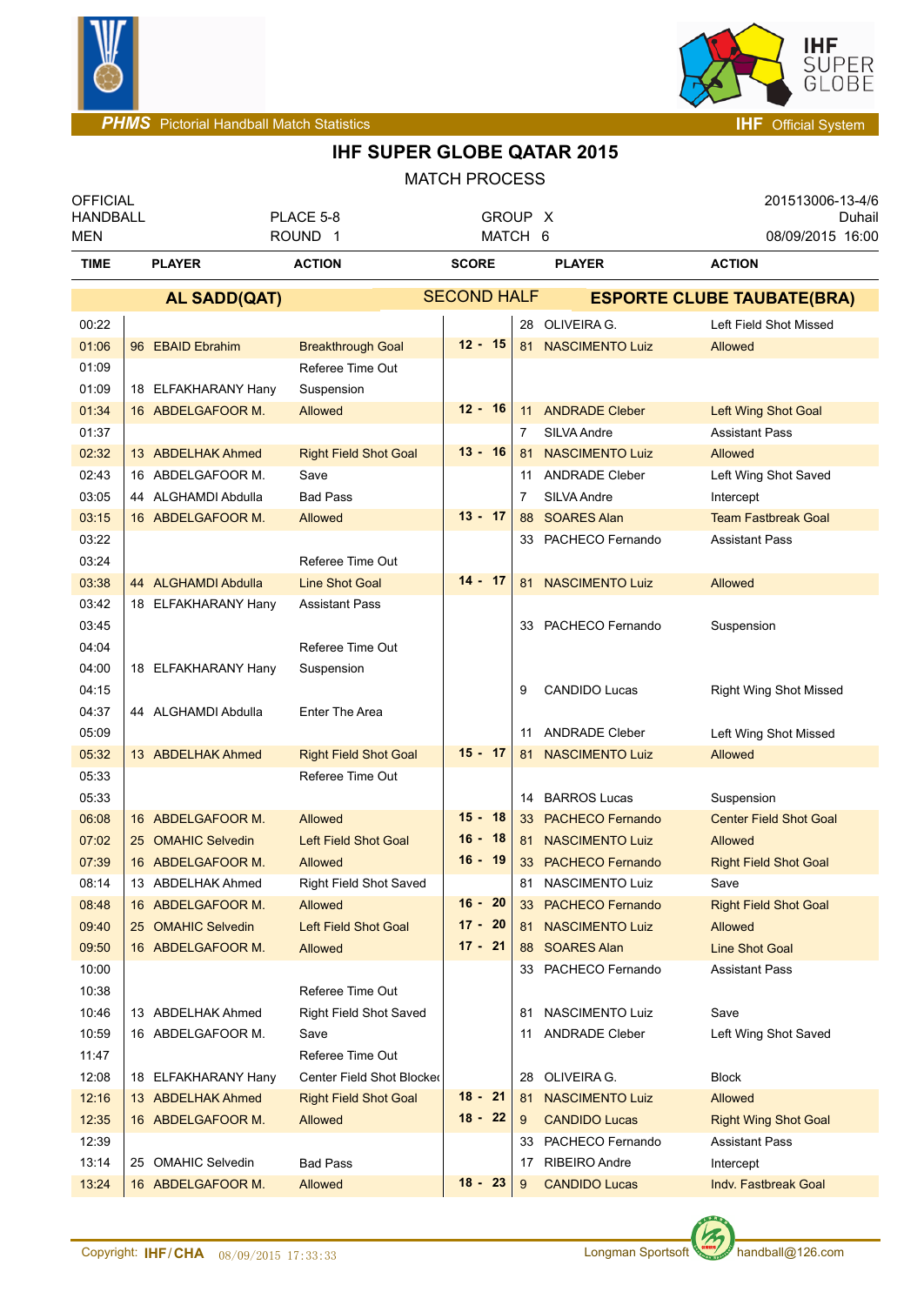



| <b>OFFICIAL</b> |                              |                                 |                    |                |                        | 201513006-13-5/6                  |
|-----------------|------------------------------|---------------------------------|--------------------|----------------|------------------------|-----------------------------------|
| <b>HANDBALL</b> |                              | PLACE 5-8                       | GROUP X            |                |                        | Duhail                            |
| <b>MEN</b>      |                              | ROUND <sub>1</sub>              | MATCH 6            |                |                        | 08/09/2015 16:00                  |
| <b>TIME</b>     | <b>PLAYER</b>                | <b>ACTION</b>                   | <b>SCORE</b>       |                | <b>PLAYER</b>          | <b>ACTION</b>                     |
|                 | <b>AL SADD(QAT)</b>          |                                 | <b>SECOND HALF</b> |                |                        | <b>ESPORTE CLUBE TAUBATE(BRA)</b> |
| 13:27           |                              |                                 |                    |                | 17 RIBEIRO Andre       | <b>Assistant Pass</b>             |
| 14:02           | 18 ELFAKHARANY Hany          | Center Field Shot Blocked       |                    | 25             | TEIXEIRA V.            | <b>Block</b>                      |
| 14:10           | 25 OMAHIC Selvedin           | Left Field Shot Post            |                    |                |                        |                                   |
| 14:18           | 96 EBAID Ebrahim             | <b>Bad Pass</b>                 |                    | 9              | <b>CANDIDO Lucas</b>   | Intercept                         |
| 15:12           | 16 ABDELGAFOOR M.            | Allowed                         | $18 - 24$          | $\overline{7}$ | <b>SILVA Andre</b>     | <b>Breakthrough Goal</b>          |
| 15:53           | 13 ABDELHAK Ahmed            | <b>Bad Pass</b>                 |                    |                |                        |                                   |
| 16:27           |                              | Referee Time Out                |                    |                |                        |                                   |
| 16:27           | 96 EBAID Ebrahim             | Suspension                      |                    |                |                        |                                   |
| 16:39           | 16 ABDELGAFOOR M.            | Save                            |                    | 8              | <b>BOMFIM Daniel</b>   | Line Shot Saved                   |
| 17:25           | 25 OMAHIC Selvedin           | <b>Bad Pass</b>                 |                    | 25             | TEIXEIRA V.            | Intercept                         |
| 17:32           | 16 ABDELGAFOOR M.            | Allowed                         | $18 - 25$          | 2              | <b>SOARES Andre</b>    | Indy. Fastbreak Goal              |
| 17:36           |                              |                                 |                    | 25             | TEIXEIRA V.            | <b>Assistant Pass</b>             |
| 17:58           | 13 ABDELHAK Ahmed            | <b>Right Field Shot Missed</b>  |                    |                |                        |                                   |
| 18:07           | 16 ABDELGAFOOR M.            | Allowed                         | $18 - 26$          |                | 25 TEIXEIRA V.         | Indv. Fastbreak Goal              |
| 18:08           |                              |                                 |                    | 7              | SILVA Andre            | <b>Assistant Pass</b>             |
| 18:10           |                              | Team Time Out                   |                    |                |                        |                                   |
| 18:40           | 44 ALGHAMDI Abdulla          | <b>Center Field Shot Missed</b> |                    |                |                        |                                   |
| 19:10           | 16 ABDELGAFOOR M.            | Allowed                         | $18 - 27$          | $\overline{2}$ | <b>SOARES Andre</b>    | Left Wing Shot Goal               |
| 19:12           |                              |                                 |                    | 88             | SOARES Alan            | <b>Assistant Pass</b>             |
| 19:43           | 13 ABDELHAK Ahmed            | <b>Right Field Shot Post</b>    |                    |                |                        |                                   |
| 19:49           | 39 AHMED Nour                | <b>Line Shot Goal</b>           | $19 - 27$          |                | 81 NASCIMENTO Luiz     | <b>Allowed</b>                    |
| 20:10           | 16 ABDELGAFOOR M.            | <b>Allowed</b>                  | $19 - 28$          |                | 17 RIBEIRO Andre       | <b>Line Shot Goal</b>             |
| 20:16           |                              |                                 |                    | 88             | SOARES Alan            | <b>Assistant Pass</b>             |
| 21:17           | 13 ABDELHAK Ahmed            | <b>Right Field Shot Goal</b>    | $20 - 28$          |                | 81 NASCIMENTO Luiz     | <b>Allowed</b>                    |
| 21:54           |                              |                                 |                    | 33             | PACHECO Fernando       | Left Field Shot Missed            |
| 22:28           | 18 ELFAKHARANY Hany          | <b>Breakthrough Goal</b>        | $21 - 28$          | 81             | <b>NASCIMENTO Luiz</b> | <b>Allowed</b>                    |
| 22:53           | 16 ABDELGAFOOR M.            | Allowed                         | $21 - 29$          |                | 88 SOARES Alan         | Left Field Shot Goal              |
| 23:42           | 18 ELFAKHARANY Hany          | <b>Breakthrough Goal</b>        | $22 - 29$          | 81             | <b>NASCIMENTO Luiz</b> | Allowed                           |
| 24:13           | 18 ELFAKHARANY Hany          | <b>Block</b>                    |                    | 8              | <b>BOMFIM Daniel</b>   | Right Field Shot Blocked          |
| 24:54           | 18 ELFAKHARANY Hany          | <b>Center Field Shot Missed</b> |                    |                |                        |                                   |
| 25:05           | 16 ABDELGAFOOR M.            | Allowed                         | $22 - 30$          |                | 19 LAGO Diego          | <b>Right Wing Shot Goal</b>       |
| 25:09           |                              |                                 |                    |                | 88 SOARES Alan         | <b>Assistant Pass</b>             |
| 26:11           | 96 EBAID Ebrahim             | Center Field Shot Blocker       |                    | 19             | LAGO Diego             | <b>Block</b>                      |
| 26:40           | 13 ABDELHAK Ahmed            | Right Field Shot Blocked        |                    | 14             | <b>BARROS Lucas</b>    | <b>Block</b>                      |
| 26:47           | 16 ABDELGAFOOR M.            | Allowed                         | $22 - 31$          | 19             | <b>LAGO Diego</b>      | Indv. Fastbreak Goal              |
| 27:12           | 25 OMAHIC Selvedin           | Left Field Shot Saved           |                    | 81             | NASCIMENTO Luiz        | Save                              |
| 27:20           |                              |                                 |                    | 2              | SOARES Andre           | Double Dribble                    |
| 28:25           | <b>OMAHIC Selvedin</b><br>25 | <b>Breakthrough Goal</b>        | $23 - 31$          | 81             | <b>NASCIMENTO Luiz</b> | Allowed                           |
| 28:28           | 96 EBAID Ebrahim             | <b>Assistant Pass</b>           |                    |                |                        |                                   |
| 28:57           | 16 ABDELGAFOOR M.            | Save                            |                    | 18             | SIMOES Paulo           | Left Field Shot Saved             |
| 29:02           | 16 ABDELGAFOOR M.            | Save                            |                    |                | 19 LAGO Diego          | Line Shot Saved                   |